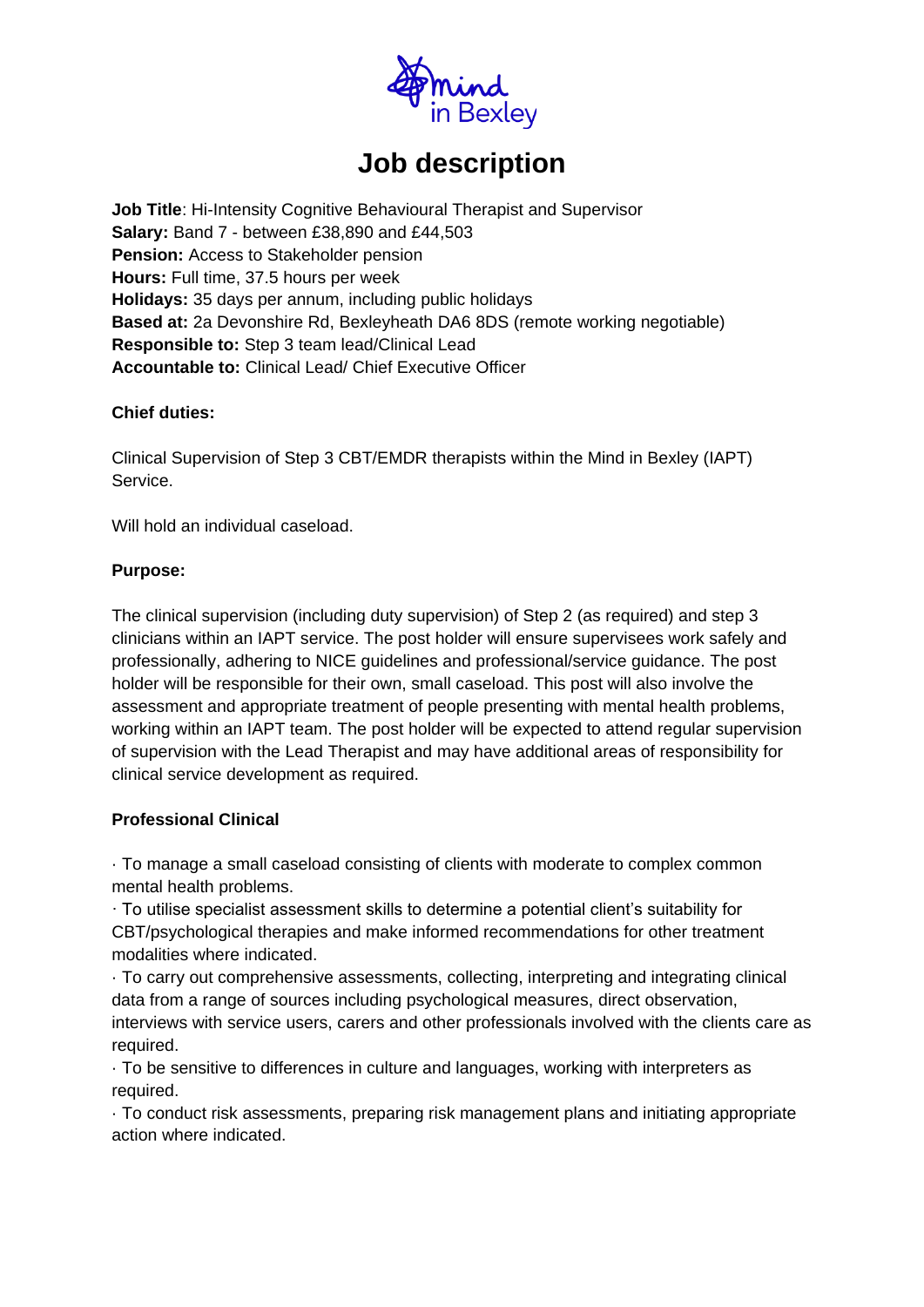

· To develop individual case formulations for all clients integrating clinical assessment data with evidence based psychological models in order to prepare a treatment plan for individual clients and engage them in the process of therapy.

· To make immediate decisions on treatment plans as required based on individual need.

· To conduct assessment and treatment sessions in a wide variety of community setting, according to an individual's needs. This may include, remote settings, GP surgeries and the main office hub.

· To be prepared to tolerate challenging or unpleasant working environments necessary for client therapy exposure programmes e.g. exposure to animals, heights, injections.

· To evaluate treatment outcomes with clients, selecting appropriately validated psychometric measures and other assessment techniques.

· To work autonomously, being accountable for own actions and decisions without direct or day to day supervision or support.

· To provide clinical supervision, including case management supervision, for CBT Therapists in the delivery of CBT.

· To provide supervision to Low intensity workers as required.

· To participate in the duty supervision rota as required and to assess and execute decisions on risk and eligibility.

#### **Educational, Consultancy and Research**

· To provide opportunities for skills development for supervisees, both within the supervision context, and through the opportunity to shadow assessments or by session recordings as appropriate.

· To support supervisees' needs to fulfil accreditation requirements, including listening to therapy recordings, giving constructive feedback and signing off accreditation paperwork.

· To attend mandatory training courses in line with service policy.

· To attend training events and clinical supervision and maintain personal study in order to fulfil BABCP CPD and accreditation requirements.

· To maintain registration and accreditation with both BABCP and core profession registration body as relevant.

· To instruct, inform and advise other professionals on the role and use of CBT.

· To contribute to research and audit projects within the sphere of IAPT Therapies.

#### **Administration/Managerial and Service Development**

· To manage specialised caseload and maintain clinical records, including electronic, in accordance with Service Policies, Core Professional guidelines and BABCP guidelines.

· To contribute to the development of CBT/Therapies within the service.

· To assist Team Leaders in the creation of Professional Development Plans/Appraisals.

· To monitor and maintain standards of treatment/care in line with policies, procedures, legislation and professional bodies.

· To elicit, record, collate and communicate outcome data of your clinical activity and clinical outcomes for supervisees, to both the Team Lead and Clinical Lead Therapist using both paper based systems and the in-house IT system.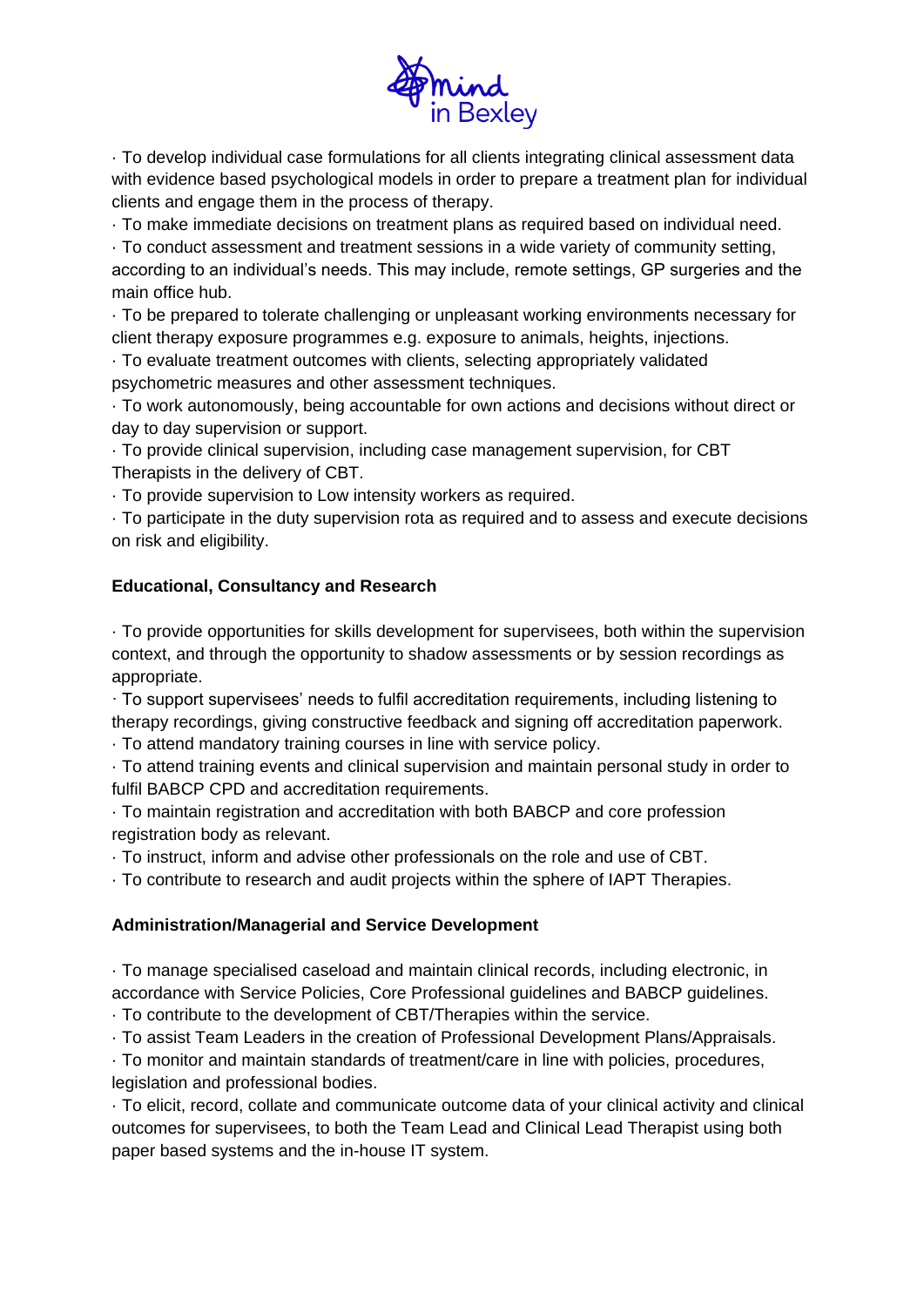

· To contribute to the consultation and engagement of service users in planning and developing services.

### **Systems and Equipment**

· Daily use of the following computerised systems will be required:

· Use of a personal computer, with e-mail facilities, the internet, and Microsoft Office software packages and a thorough understanding of IAPtus.

· Understanding of, and ability to work with quality assurance and patient assessment questionnaires is also necessary, e.g.; PHQ9, GAD-7, primary care risk assessment tool.

## **Decisions and judgements**

· Accountable for own professional actions but will operate within organisational policies and protocols.

· Responsible for the support of supervisees in clinical decision making, with advice and recommendations recorded on clinical systems.

· Expected to carry out routine assessment activities, and support the assessment

· Decisions of supervisees, in line with agreed operational policies

· Expected to carry out routine risk assessment, and support the risk assessment decisions of supervisees, in line with agreed operational policies.

· Expected to organise own day-to-day work.

· Expected to anticipate and identify operational problems and bring them promptly to the attention of managers.

· Expected to innovate and be creative in terms of service delivery.

# **Communications and relationships**

· Develop and maintain positive, professional and supportive relationships with supervisees, with the ability to challenge poor practice or clinical concerns and follow these up as required, ensuring excellent client experiences and outcomes.

· Use effective communication with the team leader to be able to identify any concerns about supervisees wellbeing, highlighting good practice and raising any concerns that may need support within a line management context.

· Communicate and develop professional relationships with a wide variety of other professionals within all stakeholder organisations. This may be with staff with a variety of professional and non-professional backgrounds.

· To convey specialist information to clients and involve others regarding their treatment in a manner that is sensitive to and acknowledging of, their needs and experience.

- · To convey complex and specialist information to other professionals.
- · To liaise closely with all other care professionals.
- · To participate at service meetings.
- · To liaise as appropriate to promote and ensure effective working and client care.

· Communicate unpleasant news with sensitivity, for example when dealing with complaints.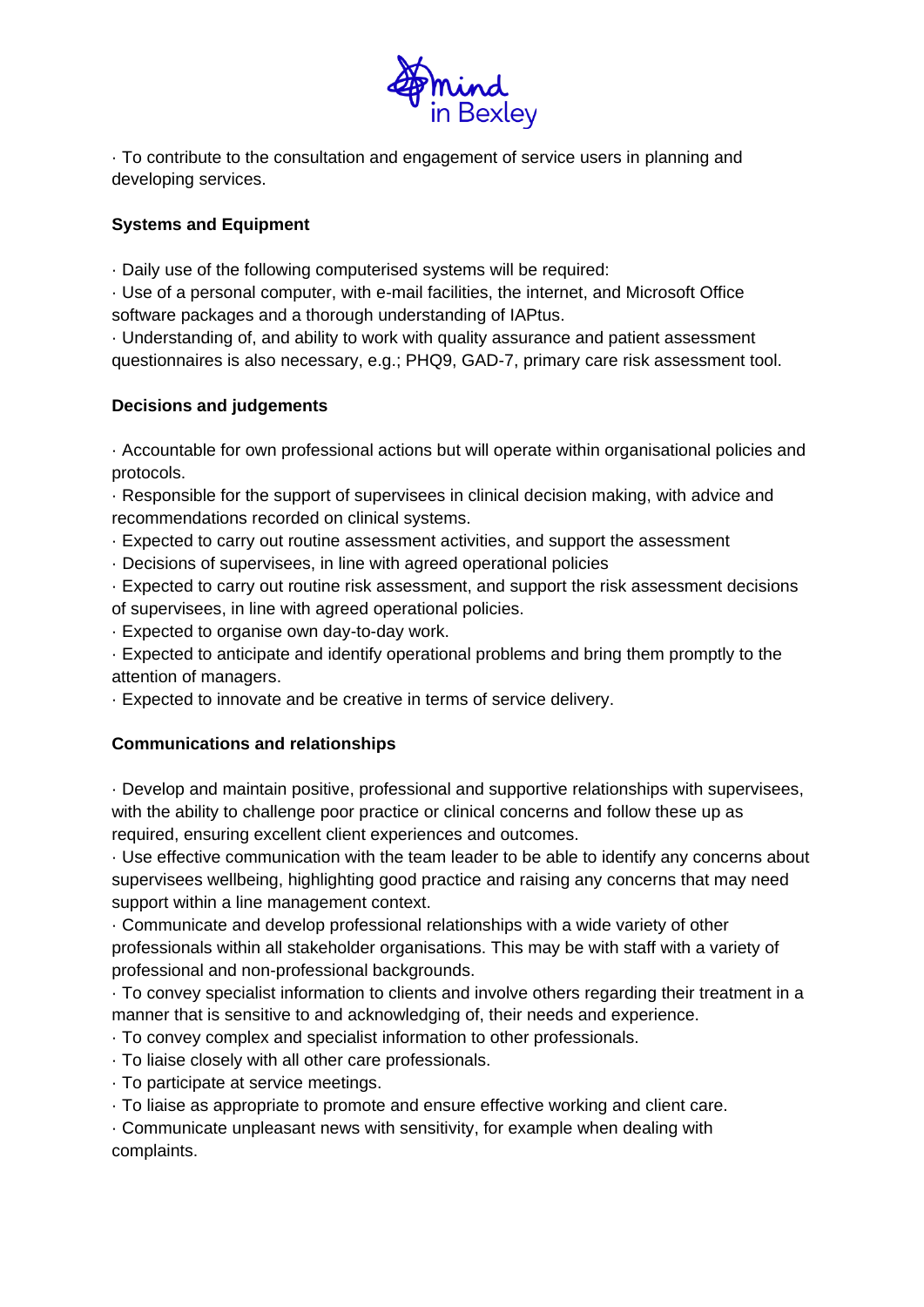

# **Person Specification**

|                                         | <b>Essential</b>                                                                                                                                                                                                                                                                                                                                                                                                             | <b>Desirable</b>                                                                                                                                                                                                                                      | <b>Assessment</b><br><b>Method</b>   |
|-----------------------------------------|------------------------------------------------------------------------------------------------------------------------------------------------------------------------------------------------------------------------------------------------------------------------------------------------------------------------------------------------------------------------------------------------------------------------------|-------------------------------------------------------------------------------------------------------------------------------------------------------------------------------------------------------------------------------------------------------|--------------------------------------|
| Qualification                           | <b>HCPC</b> registered Counselling or<br>Clinical Psychologist (eligible for<br><b>BABCP</b> accreditation)<br><b>OR</b><br>Psychological Therapist/High Intensity<br>therapist (CBT) with a core mental<br>health training e.g. nursing, social work,<br>accredited and registered by BABCP,<br><b>UKCP and HPC</b><br>All applicants must be BABCP<br>accredited or eligible to apply for<br>accreditation within 6 months | Relevant specialist trainings or<br>qualifications in other High<br>Intensity Therapies and<br>accreditation with professional<br>body<br>Training or qualification in<br>providing CBT in group formats.<br>2 years post qualification<br>experience | Application<br>Form                  |
| <b>Experience</b>                       | Training in provision of supervision for<br><b>CBT</b><br>Ability to meet agreed/specified service<br>targets<br>Ability to manage own caseload and<br>time<br>Demonstrate high standards in written<br>communication<br>Able to write clear reports and letters to<br>referrers                                                                                                                                             | <b>Experience in treating Post</b><br>traumatic Stress Disorder<br>Experience of delivering therapy<br>in a group format<br>Experience of delivering clinical<br>supervision<br>Experience of delivering therapy<br>through interpreters              | Application<br>Form and<br>Interview |
| <b>Skills &amp;</b><br>Competenci<br>es | Full range of skills and competencies<br>as laid out in the competence<br>framework for CBT (Roth and Pilling<br>2007)<br><b>Computer literate</b><br>Excellent verbal and written<br>communication skills<br>Has received training (either formal of<br>through experience) and carried out<br>risk assessments within scope of<br>practice                                                                                 | Completed clinical audits within a<br>service<br>Experience of using IAPT clinical<br>systems, eg. IAPTus                                                                                                                                             | Role play<br>and Interview           |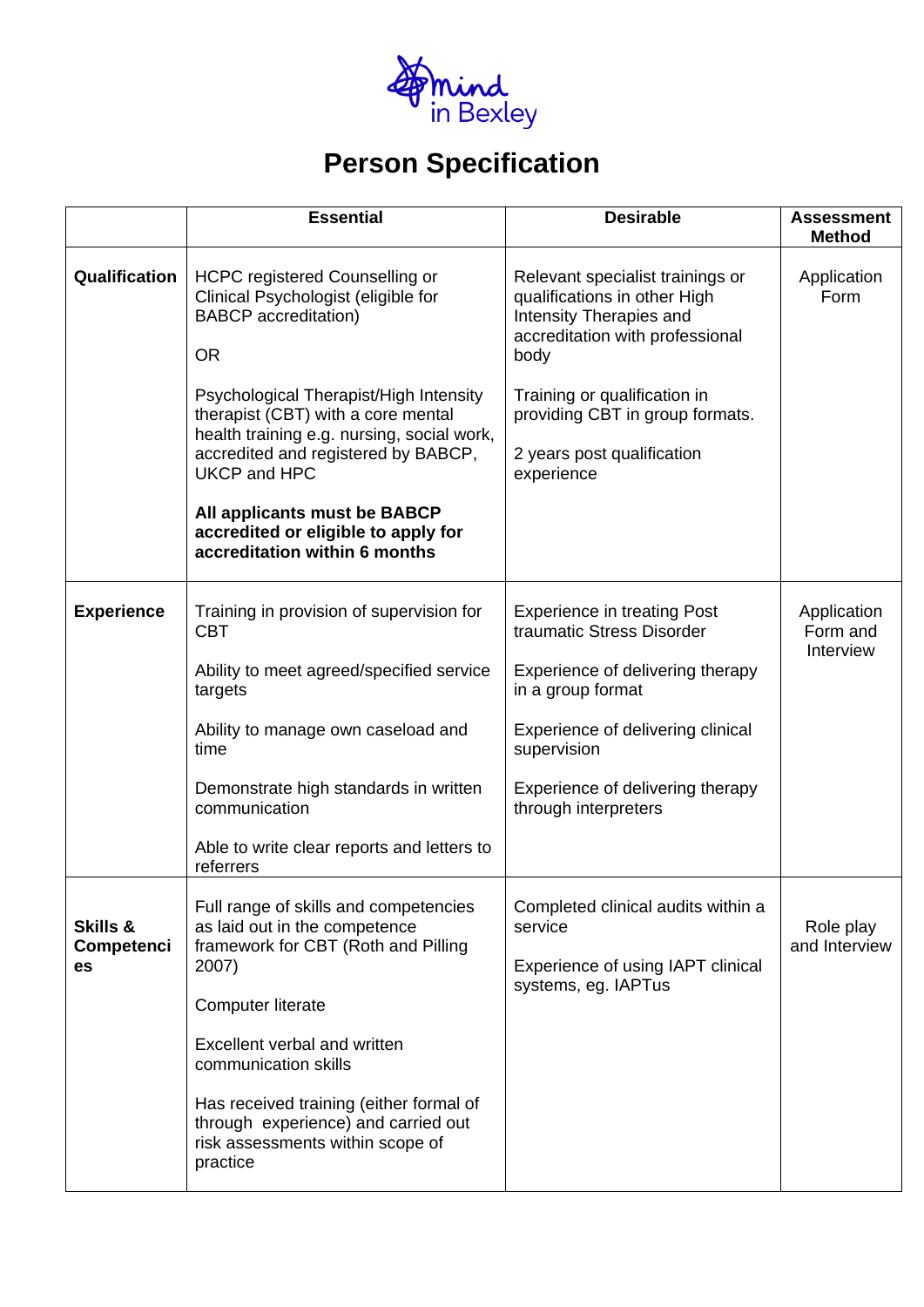

|                  | Understanding of issues surrounding<br>clinical risk<br>Able to develop good therapeutic<br>relationships with clients                                                                                                                                                                                                                                                                                                                                                                                                            |                            |
|------------------|-----------------------------------------------------------------------------------------------------------------------------------------------------------------------------------------------------------------------------------------------------------------------------------------------------------------------------------------------------------------------------------------------------------------------------------------------------------------------------------------------------------------------------------|----------------------------|
| <b>Knowledge</b> | Demonstrates an understanding of<br>anxiety disorders and depression and<br>how these problems may present in<br><b>Primary Care</b><br>Demonstrates a knowledge of the<br>issues surrounding work and the impact<br>it can have on mental health / benefits<br>& employment systems<br>Knowledge of medication used in<br>anxiety and depression and other<br>common mental health problems<br>Demonstrates an understanding for the<br>need to use evidence based<br>psychological therapies and how it<br>relates to this post | Role play<br>and Interview |
| <b>Training</b>  | Good record of Continuing Professional<br>Development and willingness to<br>continue this                                                                                                                                                                                                                                                                                                                                                                                                                                         | Interview                  |